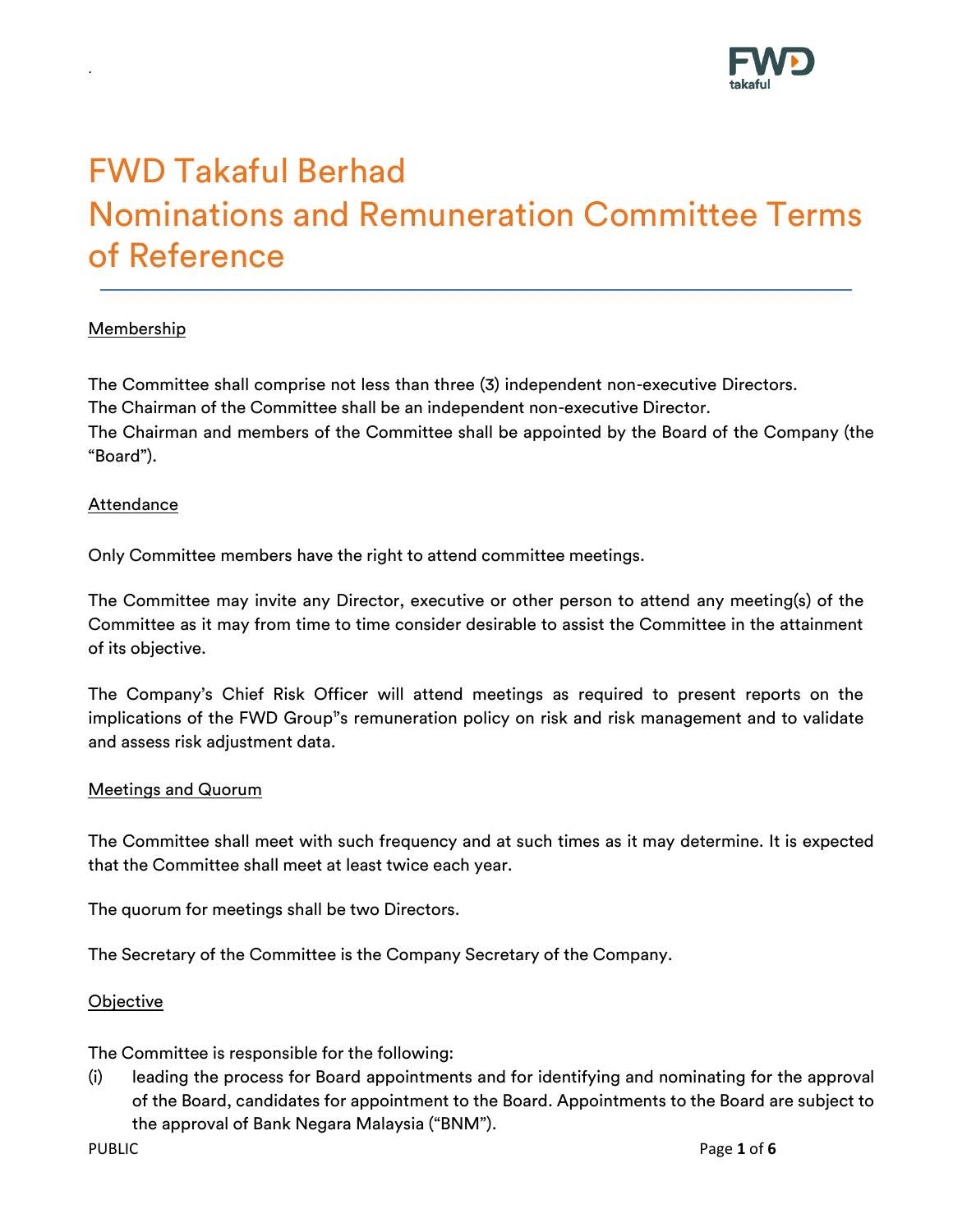

(ii) reviewing whether if applicable, FWD Group's remuneration policy complies with all relevant local regulations and is appropriate to attract, retain and motivate Directors and senior management of the quality required to run the Company successfully.

## Responsibilities of the Committee

.

Without limiting the generality of the Committee's purpose, the Committee shall have the following responsibilities, powers, authorities and discretion.

- 1.0 Key responsibilities in relation to Nominations
- 1.1 The Committee shall make recommendations to the Board concerning:
	- (i) plans for succession for both executive and non-executive Directors, Chief Executive Officer ("CEO") and senior management;
	- (ii) the appointment of any Director, both executive and non-executive, Shariah Committee and the CEO before submission to BNM for approval.
	- (iii) suitable candidate for the role of Chairman of the Board;
	- (iv) the re-election by shareholders of Directors retiring by rotation;
	- (v) the renewal of the terms of office of non-executive Directors;
	- (vi) membership of Board Committees, in consultation with the chairmen of such
	- (vii) committees as appropriate; and
	- (viii) any matters relating to the continuation in office of any Director, CEO and any member of senior management at any time.
- 1.2 The Committee shall:
- 1.2.1 regularly review the structure, size and composition (including the skills, knowledge and experience) required of the Board and make recommendations to the Board with regard to any changes;
- 1.2.2 give full consideration to succession planning for Directors in the course of its work, taking into account the challenges and opportunities facing the Company, and what skills and expertise are therefore needed on the Board in the future;
- 1.2.3 before recommending an appointment, evaluate the balance of skills, knowledge and experience on the Board, and, in the light of this evaluation, prepare a description of the role and capabilities required for a particular appointment. In identifying suitable candidates, the Committee shall:
	- (i) use such method or methods to facilitate the search as it may deem appropriate;
	- (ii) consider candidates from a wide range of backgrounds;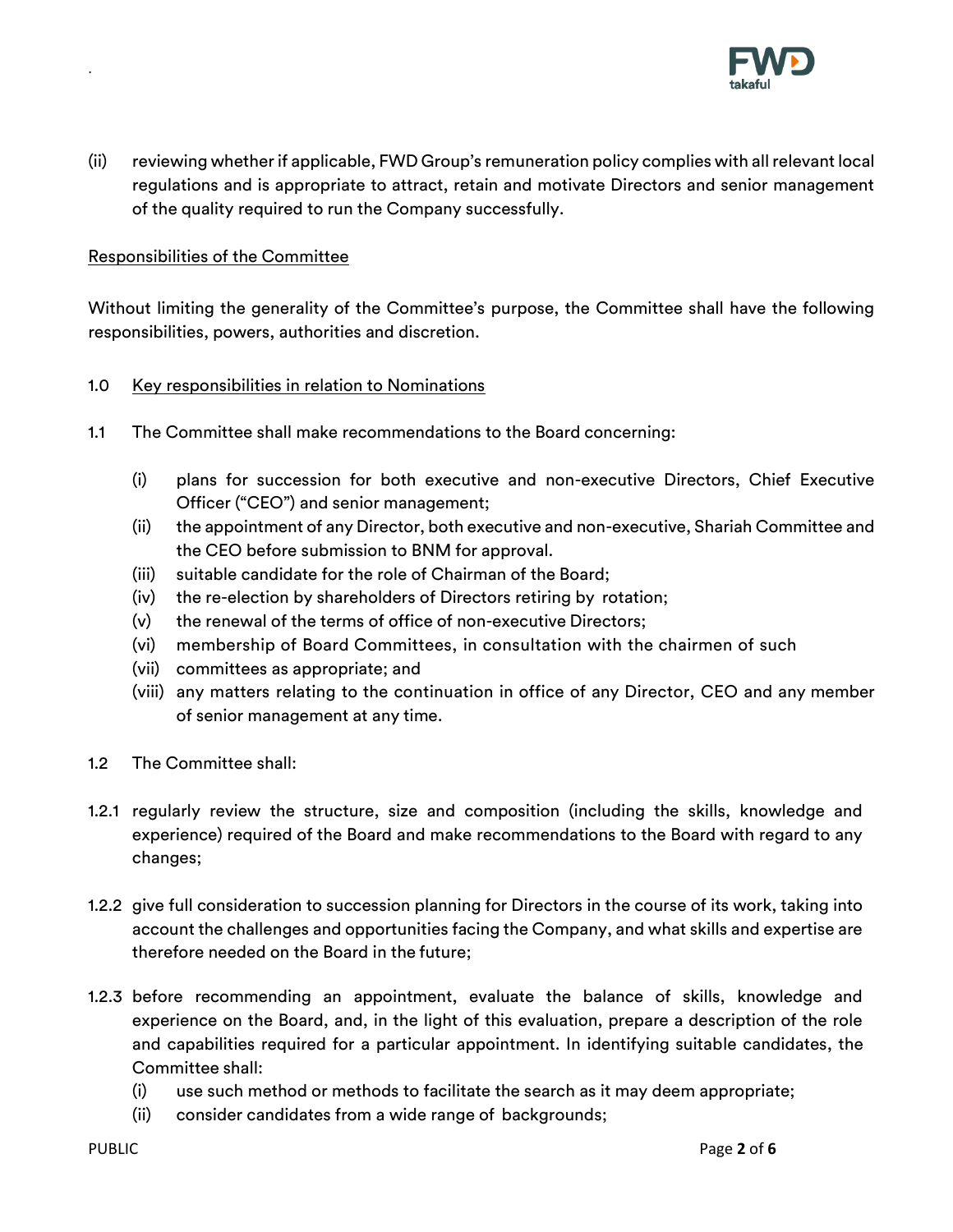

- (iii) consider candidates on merit and against objective criteria, taking care that appointees have enough time available to devote to the position;
- (iv) have due regard for the benefits of diversity on the Board, including gender;
- (v) assess the candidate to ensure that he/she fulfills the minimum requirements (including fit and proper requirements) prescribed by BNM in regard to board appointments; and
- (vi) take into account any supervisory concerns that may be highlighted by BNM that require specific expertise on the Board.
- 1.2.4 keep under review the leadership needs of the Company, both executive and non- executive, with a view to ensuring the continued ability of the Company to compete effectively in the marketplace;
- 1.2.5 keep up to date and fully informed about strategic issues and commercial changes affecting the Company and the market in which it operates;
- 1.2.6 review annually the time required from non-executive Directors. Performance evaluation should be used to assess whether the non-executive Directors are spending enough time to fulfil their duties;
- 1.2.7 ensure that on appointment to the Board, non-executive Directors receive a formal letter of appointment setting out clearly what is expected of them in terms of time commitment, committee service and involvement outside Board meetings;
- 1.2.8 assess, annually and as and when necessary, each Director against the minimum requirements (including fit and proper requirements) prescribed by BNM on board appointments;
- 1.2.9 ensure that the prior approval of BNM is obtained before the removal or acceptance of resignation of an independent director;
- 1.2.10 carry out annual board evaluations to objectively assess the performance and effectiveness of the Board, Board Committees and individual Directors;
- 1.2.11 ensure that development plans are in place and are updated regularly for the Directors;
- 1.2.12 review the list of senior management and be satisfied that the list is comprehensive and has taken into account all key positions within the Company;
- 1.2.13 oversee the appointment, succession planning and performance evaluation of senior management;
- 1.2.14 assess each member of senior management against the minimum requirements (including fit and proper requirements) prescribed by BNM on senior management appointments, at the

.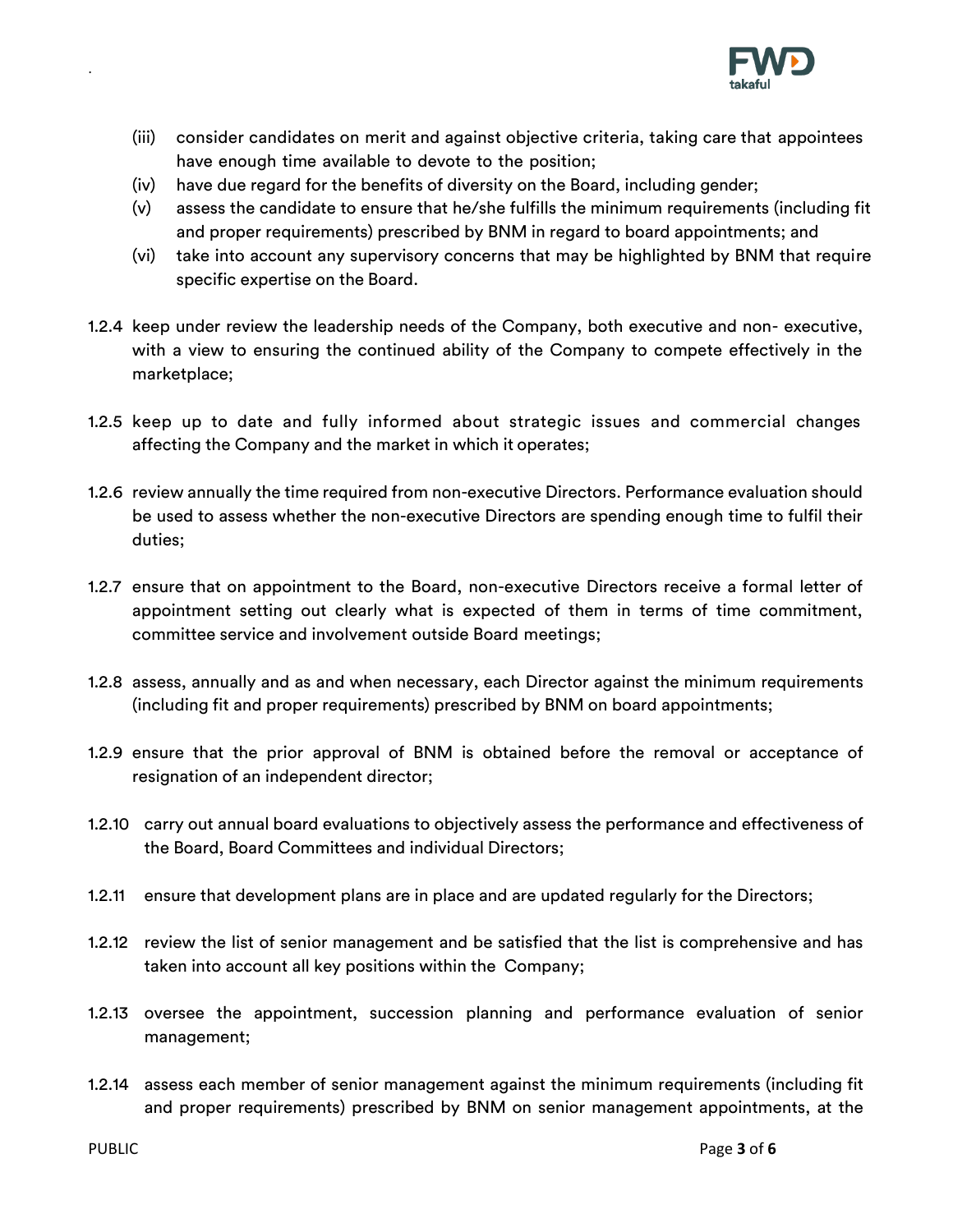

time of appointment, on annual basis and, as and when necessary; such responsibility may be delegated to the CEO; and

- 1.2.15 ensure that appropriate process is in place to facilitate the transfer of knowledge and expertise from expatriates employed for senior management or specialist positions to local employees of the Company, and to deliberate on the performance and contribution of expatriates to the overall development of the Company.
- 2.0 Key responsibilities in relation to Remuneration
- 2.1 The Committee is to consider remuneration matters for the Company and its subsidiaries (if any) in the context of, if applicable, the FWD Group's remuneration policy and to provide advice to the Board on the remuneration policy and structure relevant to the Company based on the regulatory context and market conditions.

The Committee is to support the Board in actively overseeing the design and operation of the Company's remuneration system.

- 2.2 The Committee is to review performance-based remuneration by reference to corporate goals and objectives resolved by the Board from time to time, and to consider the relevant issues, if any, that were taken into account by the FWD Group Compensation Committee in agreeing remuneration funding and proposals relevant to the Company so as to complete the annual pay review process of the Company;
- 2.3 The non-executive Directors may require a separate briefing on the remuneration of specific individuals of the Company and provide their input as appropriate;
- 2.4 The Committee is to discuss any significant concerns with the Board for escalation, if appropriate, to the FWD Group Compensation Committee;
- 2.5 The Committee is to undertake on behalf of the Chairman of the Company or the Board such other related tasks as the Chairman of the Company or the Board may from time to time entrust to it;
- 2.6 The Committee is to periodically review the remuneration of Directors on the Board, particularly on whether remuneration remains appropriate to each Director's contribution, taking into account the level of expertise, commitment and responsibilities undertaken.
- 2.7 The Committee is to propose the remuneration for each Director, member of senior management and other material risk taker for approval by the Board and the shareholders, and if required, FWD Group Compensation Committee.

.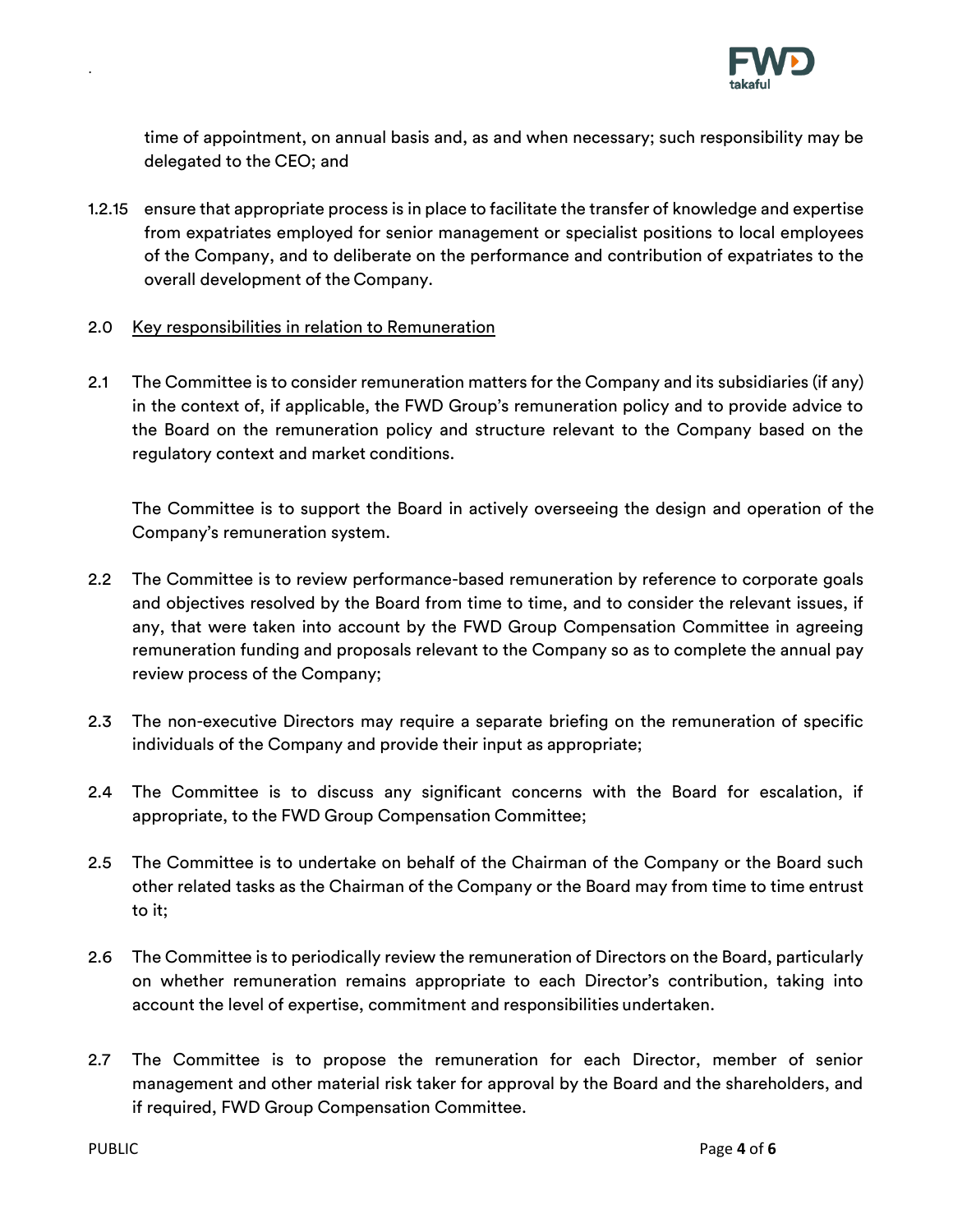

- 2.8 In respect of regulatory, risk and audit, the Committee is:
- 2.8.1 to review any matters relating to remuneration that need to be reported to shareholders and regulators and assessing that there are effective safeguards in place to ensure that remuneration policies are clearly aligned with the Company's risk appetite and the regulatory and other legislative requirements that the Company is required to comply with*.* This includes the review and approval of:
	- (i) the content of the Remuneration Report (if any) in the annual report and accounts for submission to the Board as a whole; and
	- (ii) any statement required by the Company's regulators from the Committee on the Company's remuneration policy.
- 2.8.2 to seek confirmation from the Company's Risk Committee or Chief Risk Officer, as appropriate, that risk appetite was aligned with performance objectives set in the context of incentive packages and that any relevant adjustments for risk were applied when considering performance objectives or actual performance. In the event of any difference of view, appropriate risk adjustments should be proposed by the Chairman of the Company on behalf of the Board to the FWD Group Compensation Committee for further consideration.

## Operation of the Committee

.

- 1.0 The Committee shall, other than in the exercise of discretion by the Committee based upon the framework previously agreed by the FWD Group Compensation Committee and endorsed by shareholders, report, without delay, to the FWD Group Compensation Committee any significant breach of law or regulations or any breach of FWD Group's remuneration policy that has been brought to the attention of the Committee, and to provide such certification as may be required by the FWD Group Compensation Committee.
- 2.0 The Committee may appoint, employ or retain such professional advisers as the Committee may consider appropriate. Any such appointment shall be made through the Secretary to the Committee, who shall be responsible for the contractual arrangements and payment of fees by the Company on behalf of the Committee.
- 3.0 Any resolution in writing, signed or assented to by all the members of the Committee shall be as valid and effectual as if it had been passed at a meeting of the Committee duly called and constituted. Any such resolution may consist of several documents in the like form each signed by one or more members of the Committee and shall be forwarded or otherwise delivered (including, without limitation, by facsimile transmission).